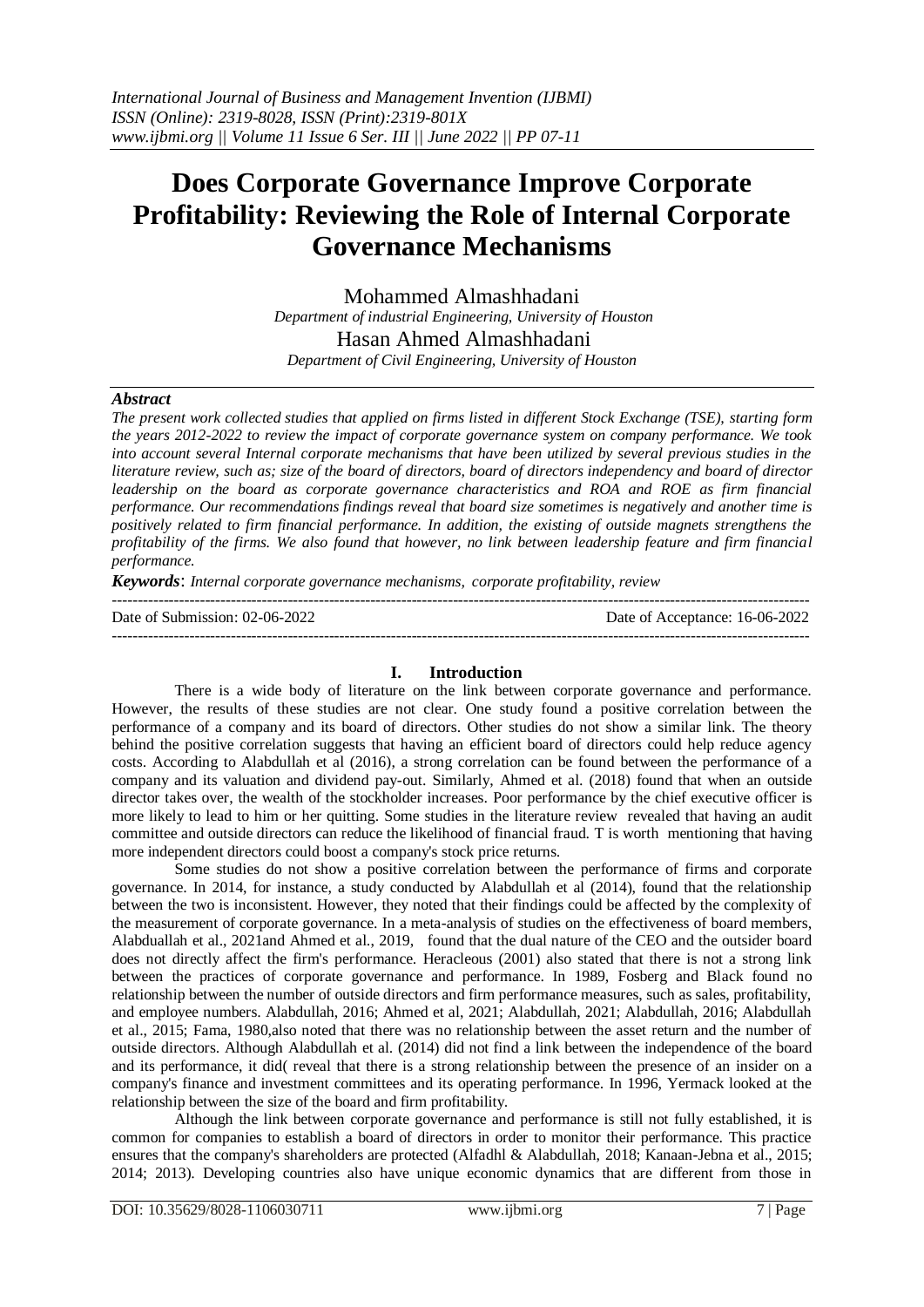developed economies. The various institutional differences between developing and developed countries can be explained by the varying characteristics of their financial systems and political stability. Although evidence of the impact of corporate governance on the performance of firms in developing countries is still lacking, it is believed that the practice of corporate ownership and the establishment of effective legal systems can have a significant impact on the country's economic development. There are few studies that have examined the effects of various factors on firm performance in developing countries. For instance, several studies such as (Alabduallah, 2019), (Alabdullah, 2018), (Alabdullah, 2016a), (Ahmed et al, 2021), (Alabdullah, 2016c), (Almashhadani, 2020), (Alabdullah et al., 2016), (Alabdullah, 2016), (Ahmed et al., 2021). (Alfadhl & Alabdullah, 2016), ), (Alabdullah et al., 2021), (Almashhadani & Almashhadani, 2022), (Alfadhl&Alabdullah, 2013), and (Almashhadani & Almashhadani, 2022), found that the country's companies have negative effects on their performance due to the lack of independence and concentration of ownership. However, they found that the presence of institutional investors and board size can have a positive impact on firms' performance. Alabdullah et al. (2021)explored the correlation between firm performance and ownership concentration. They found that the former had a positive effect on the latter.

Also, the relation between ownership feature and firm performance has become a core case of great interest given by many studies in the area of accounting, management, finance, and economic (Alabdullah, 2016; Alfadhl & Alabdullah, 2018), (Alabdullah, 2016; Ahmed et al, 2021), () , (Alabdullah, 2016; Alabdullah, 2021), (Fama, 1980; Alabdullah et al., 2015), (Alabduallah et al., 2021; Ahmed, 2014), and other work's evidences have been shown that financially constrained ompanies employ accrual earnings management (AEM) to improve their financial standing such as ( Alabdullah et al., 2019), (), (Ahmed et al, 2018), (Ahmad et al., 2014). Furthermore, see for instance (Ahmad et al., 2018;Alabduallah, 2019;Alabdullah, 2018), (Alabdullah, 2016;Ahmed et al, 2021), (Alabdullah, 2016;Alabdullah et al., 2016;Alabdullah, 2016d;Alfadhl&Alabdullah,2016), (Alfadhl&Alabdullah, 2013;Almashhadani, 2020;Alabdullah et al., 2021;Almashhadani & Almashhadani, 2022;Almashhadani & Almashhadani, 2022;Ahmed et al., 2021).

# **II. Literature Review**

The Asian financial crisis, which occurred from 1997 to 1998, has significantly changed the corporate governance landscape in many countries. One of the most critical factors that has been considered in these reforms is the composition of the board of directors. The goal of a board of directors is to ensure that long-term shareholder value is maintained. It is also responsible for evaluating the effectiveness of management's strategies and implementing them. In order to ensure that these are implemented properly, the board regularly monitors the performance of the management team. The success of the board of directors is expected to increase its wealth. It is also responsible for ensuring that the company's operations are conducted in a proper manner.

Due to the increasing importance of the board in modern corporations, the ownership of the company has become more decentralized. This means that the directors are not responsible for the daily operations of the company. Instead, they are composed of a group of professional managers. The lack of control over the ownership of a company can create a conflict of interest between management and the shareholders (Alabduallah et al., 2021). According to agency theory, when the interest of management is low, it is more likely that the company will perform value-decreasing activities (Ahmed, 2020). In the next section, we will discuss the various characteristics of a company's board. These include the size of its board, its independence, and the level of institutional investors. We will also look into the performance of the company's multiple performance indicators such as its earnings per share (EPS), return on equity (ROE), and asset turnover.

Agency theory with the concepts and thoughts came with this theory, it talks about the link to the between a owners and an managers of the companies. In case that the managers have a small amount of shares, they pursue to neglect the important matter of maximizing the interest of the company's owners. The reason is that they have motivation to consume further perquisites. Meckling and Jensen (1976), they mentioned that agency costs increase when the directors have a small share of the company's equity because they will use the assets of the company to improve their welfares rather than maximizing the interest of the owners. This is a core element of corporate governance system as mentioned by (Alabdullah et al., 2021; Alabdullah et al., 2021; Ahmed et al., 2018; Alabdullah et al., 2022; Alabdullah et al., 2016; Alabdullah, 2016a,b,c; Ahmed et al., 2020; Kanaan-Jebna et al., 2015;2013;2014).

In addition, increase in the number of managerial ownership in a firm probably support the notion in icreasing the problem of agency and then develop the performance of directors (Alabduallah et al., 2022;Ahmed, 2020; Alabdullah, 2016; Alfadhl & Alabdullah, 2016,18; Kanaan-Jebna, 2014;Fama, 1980), (Alabdullah, 20118), (Abushammala et al, 2015), (Alabdullah, 2021) , (Alabdullah, 2016d), (Alabdullah et al., 2015), (Ahmed, 2014), and other studies' evidences have been established that financially constrained firms employ accrual earnings management (AEM) to improve their financial standing such as ( Alabdullah et al., 2019), (Alabduallah et al., 2021), (Ahmed et al, 2018), (Ahmad et al., 2014).. For instance Alabdullah et al., (2019), mentioned that when managers have a high level of managerial ownership, they are excited to maximize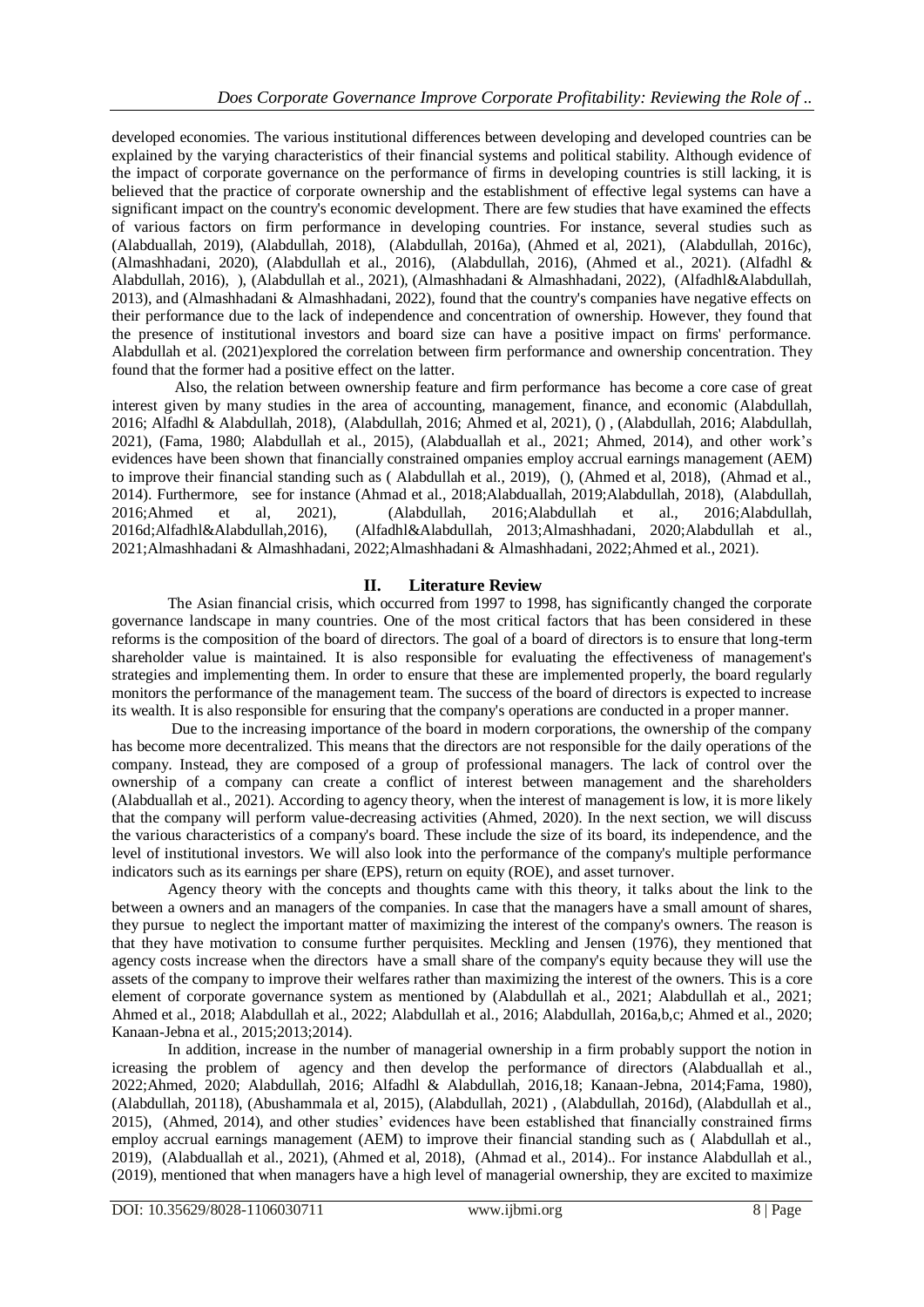the firm performance. The board of directors might able to oversee the management of a company without having to keep a close eye on them.

Other studies found that there is no relation between the managerial ownership feature and the profitability. For example in the USA, many prior work showed that the ownership structure of a company does has no impact on firm performance. They demonstrate that contradict the idea that managerial ownership might boost firm profitability. On the contrary, it reveals that it cannot increase firm profitability. Alabdullah et l., (2016), has shown a similar relation between managerial ownership and firm financial performance.

Given that the owner (shareholders) evermore be eagerd in the result generated by the agents (management), agency theory focuses on an essential effect for accounting in introducing information after post decisional role. This theory is important for accountability that helps to clarify audit development. To keep a good relationship between the owners and managers of the company, there should be a good corporate governance system in the companies. Corporate governance system' mechanisms and principles limit the negative impact of agency problems because with high level of corporate governance mechanisms and principles, resulting will be better in controlling and monitoring manager's behaviour, and then this will lead to enhance firm financial performance and high report quality lowering the asymmetry in information between a company's owners and its managers. (Alabduallah& Ahmed, 2020; Alabdullah, 2018; Ahmed et al., 2017; Alabdullah, 2017; Alabdullah, 2022). Internal control mechanisms have generated some of empirical works, such works have not focused on the link of such mechanisms and CSR in accounting and also in corporate governance of several countries around the world. Alabdullah et al (2015) tested the link between some important internal control mechanisms of for manufacturing and service companies to represent the direct impact on corporate performance in a sample of 100 manufacturing and service companies. Their research revealed that Jordanian manufacturing and service companies are entrenching a culture of rigid the mechanisms of the internal control that clearly have supported to curb fraud and manipulations enhancement of reliability, due process and firm financial performance.

#### **III. Conclusion**

The study aims to review the role of corporate governance in the performance. We reviewed various works that dealt with several internal mechanisms such as the size of a company's board, its independence, and the level of institutional investors to measure the company's performance. The findings of such works revealed a support to the idea that smaller boards are more likely to be able to provide effective monitoring of the company's management. However, this contradicts the findings of a study conducted by other studies, which they found a positive relationship between the size of a company's board and its financial performance. The results show that independent directors are more likely to improve the performance of a company than those who are part of the management team. This is contrary to the findings Yermack's study who found that having a high number of outside directors can have a negative effect on a company's performance.

#### **REFERENCES**

- [1]. Alabdullah, T. T. Y., Al-Fakhri, I., Ahmed, E. R., & Kanaan-Jebna, A. 2021. Corporate Governance System and Firm Financial Performance. Acta Scientific Computer Sciences, 4 (6), 97-103.
- [2]. Abushammala, S. N., Alabdullah, T. T. Y., & Ahmed, E. R. (2015). Causal Relationship between Market Growth and Economic Growth. Comparison Study. European Journal of Business and Management 7(33).
- [3]. Ahmed, E. R., Alabdullah, T. T. Y., Ardhani, L., &Putri, E. (2021). The Inventory Control System's Weaknesses Based on the Accounting Postgraduate Students' Perspectives. Journal of Accounting and Business Education, 5(2), 1-8.DOI: http://dx.doi.org/10.26675/jabe.v5i2.19312.
- [4]. Ahmed, E. R. e. A.(2016). Zakat and Accounting Valuation Model. Journal of Reviews on Global Economics, 5(16-24), 24.
- [5]. Ahmed, E. R., Islam, M. A., Alabdullah, T. T. Y., and bin Amran, A. (2018). Proposed the pricing model as an alternative Islamic benchmark. Benchmarking: An International Journal 25, 2892–2912. doi: 10.1108/bij-04-2017-0077.
- [6]. Ahmed, E. R., Alabdullah, T. T. Y., Shaharudin, M. S., &Putri, E. (2020). Further Evidence on the Link between Firm's Control Mechanisms and Firm Financial Performance: Sultanate of Oman. Journal of Governance and Integrity, 4(1), 1-6.
- [7]. Ahmed, E. R., Alabdullah, T. Y., Islam, M. A., &Asmar, M. (2014) "Sukuk Legitimacy: A New Measurement Based on Content Analysis" 16th Malaysian Finance Association Conference in SasanaKijang Central Bank of Malaysia, Kuala Lumpur, June 4-6, 2014.
- [8]. Ahmed, E. R., Alabdullah, T. T. Y., Thottoli, M. M., &Maryanti, E. (2020). Does Corporate Governance Predict Firm Profitability? An Empirical Study in Oman. The International Journal of Accounting and Business Society, 28(1), 127-143.
- [9]. Ahmed, E. R., Aiffin, K. H. B., Alabdullah, T. T. Y., &Zuqebah, A. (2016). Zakat and Accounting Valuation Model. Journal of Reviews on Global Economics, 5, 16-24.
- [10]. Ahmed, E. R., A Amran, Alabdullah, T. T. Y., & , A Islam (2019). Testing The Legitimacy Index In Light Of Shariah Risks For Sukuk Markets. European Proceedings of Social and Behavioural Sciences 88.
- [11]. Ahmed, E. R., Islam, M. A., and & amp; Alabdullah, T. T. Y. (2017). The moderating role of Shariah supervisory board on sukuk pricing benchmark. International Journal of Excellence in Islamic Banking and Finance 6.
- [12]. Ahmed, E. R., Islam, A., Zuqibeh, A., &Alabdullah, T. T. Y. (2014). Risks management in Islamic financial instruments. Advances in Environmental Biology, 402-406.
- [13]. Ahmed, E. R., Islam, M. A., Alabdullah, T. T. Y., &Amran, A. B. (2019). A qualitative analysis on the determinants of legitimacy of sukuk. Journal of Islamic Accounting and Business Research, Vol. 10 No. 3, pp. 342-368.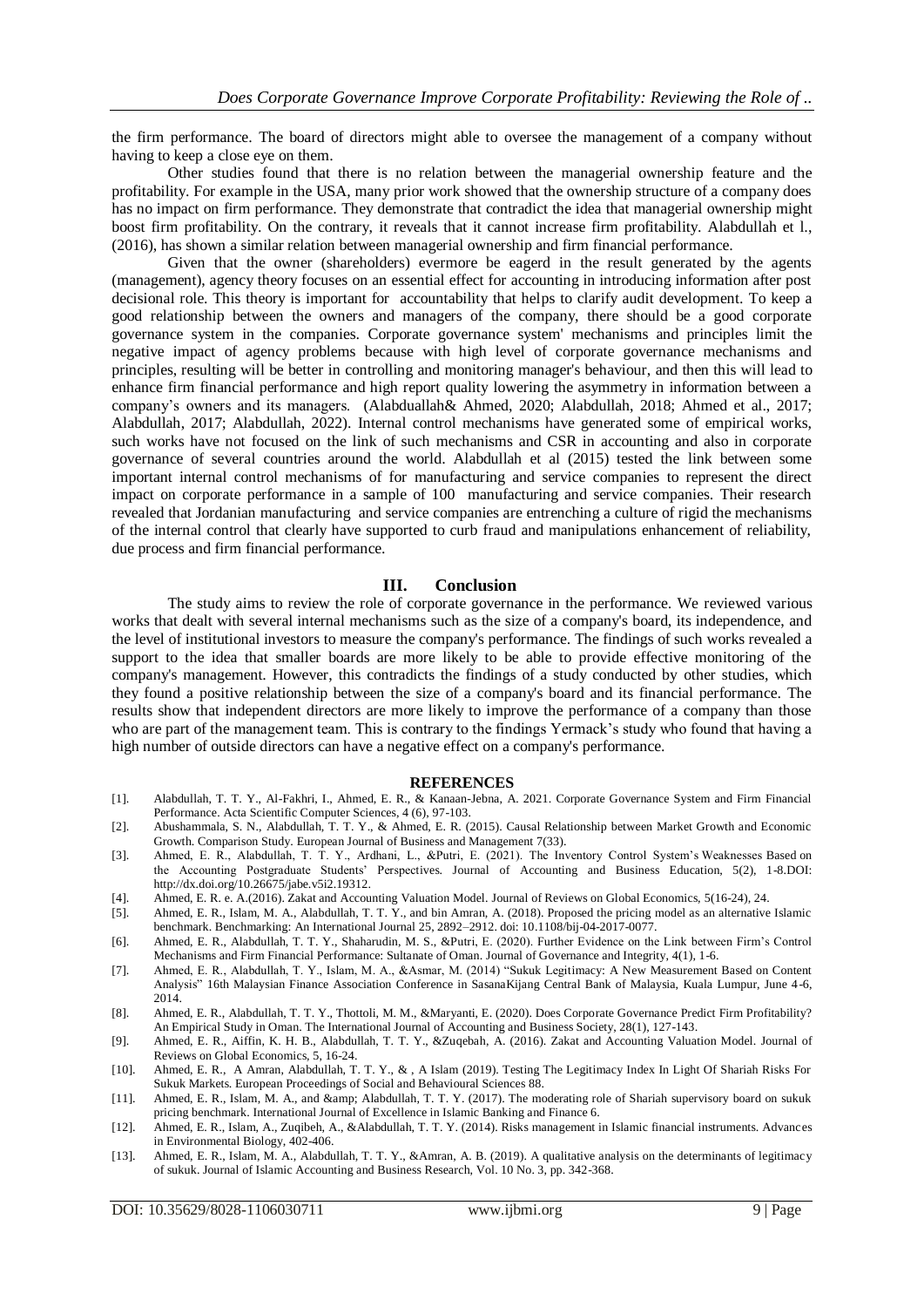- [14]. Alabdullah, T. T. Y., Yahya, S., & Ramayah, T. (2014b). Corporate Governance Mechanisms and Jordanian Companies' Financial Performance. Asian Social Science,10(22), p247.
- [15]. Ahmed, E. R., Alabdullah, T. T. Y &Shaharudin, M. S. (2020). Approaches to Control Mechanisms and Their Implications for Companies' Profitability: a Study in UAE. Journal of accounting Science, Vol. 4, no. 2, pp. 11-20.
- [16]. Ahmed, E. R., Rahim, N. F. A., Alabdullah, T. T. Y., &Thottoli, M. M. (2019). An examination of social media role in entrepreneurial intention among accounting students: a SEM study. Journal of Modern Accounting and Auditing, 15(12), 577-589.
- [17]. Ahmed, E. R., Alabdullah, T. T. Y., Amran, A., &Yahya, S. B. (2018). Indebtedness Theory and Shariah Boards: A Theoretical Approach. Global Business and Management Research, 10(1), 127-134.
- [18]. Ahmed, E. R., Islam, M. A., &Alabdullah, T. T. Y. (2014). Islamic sukuk: Pricing mechanism and rating. Journal of Asian Scientific Research, 4(11), 640.
- [19]. Alabdullah, T. T. Y., Al-Fakhri, I., Ahmed, E. R., & Kanaan-Jebna, A. 2021. Empirical Study Of The Influence Of Board Of Directors'feature On Firm Performance. Russian Journal of Agricultural and Socio-Economic Sciences. 11(119), 137-146.
- [20]. Alabdullah, T. T. Y. (2021). Management accounting insight via a new perspective on the risk management companies' profitability relationship. International Journal of Intelligent Enterprise 7, In press.
- [21]. Alabdullah, T. T. Y., Ahmed, E. R., and Nor, M. I. (2020). The World Declining Economy And Coronavirus Pandemic: Systems Should Be Continued. Russian Journal of Agricultural and Socio-Economic Sciences 102, 89–96. doi: 10.18551/rjoas.2020-06.11.
- [22]. Alabdullah, T. T. Y. (2021). Ownership Structure and the Failure or Success of Firm Performance: Evidence from Emerging Market; Cross-sectional Analysis. International Journal of Business and Management Invention, 10(8).
- [23]. Alabdullah, T. T. Y. (2019). Management Accounting and Service Companies' Performance: Research in Emerging Economies, Australasian Accounting, Business and Finance Journal, 13(4), 100-118.doi:10.14453/aabfj.v13i4.8.
- [24]. Alabdullah, T. T. Y. (2017). Compensation committee, company board attributes, and company performance: The moderating effect of leadership position. Paper presented at the 2017 Wei International Academic Conference Proceedings, July 24-27, 2017, Business and Economics.
- [25]. Alabdullah, T. T. Y. (2016a). Are Board Size And Ownership Structure Beneficial In Emerging Markets' Firms? Evidence from Jordan. International Journal of Management & Information Systems (IJMIS), 20(3), 87-94.
- [26]. Alabdullah, T. T. Y. (2016d). Agency Theory Perspective: A Quantitative Study Of Accounting Performance Measures In Emerging Economies. ICTE Proceedings, New York.
- [27]. Alabdullah, T. T. Y., Ahmed, E. R., & Nor, M. I. (2018). New Ideas from Management, Finance and Accounting Perspective: The Research for A New Link Between A Company's Outcome and Risk Management. 5th International Conference on New Ideas in Management, Economics and Accounting.
- [28]. Alabdullah, T. T. Y. (2016c). Corporate Governance from The Perspective of The Past and The Present and The Need to Fill an International Gap. Risk Governance & Control: Financial Markets & Institutions, 6(4).
- [29]. Alabdullah, T. T. Y., Yahya, S., &Ramayah, T. (2014b). Corporate Governance Development: New or Old Concept? European Journal of Business and Management, 6(7), 312-315.
- [30]. Alabdullah, T. T. Y. (2016b). The Performance of Companies and The Board's Characteristics From the New Perspective of Manipulation Avoidance. Corporate Ownership & Control, 13(4), 279-286.
- [31]. Alabdullah, T. T. Y., Maryanti, E . (2021). Internal Control Mechanisms in Accounting, Management, and Economy: A review of the Literature and Suggestions of New Investigations. International Journal of Business and Management Invention, 10(9).
- [32]. Alabdullah, T. T. Y., Ahmed, E. R. (2021). New Insights to Investigate the Impact of Internal Control Mechanisms on Firm Performance: A Study in Oman. RisetAkuntansidanKeuangan Indonesia, Vol. 6,(2).
- [33]. Alabdullah, T. T. Y., Alfadhl, M. M. A., Yahya, S., & Rabi, A. M. A. (2014). The Role of Forensic Accounting in Reducing Financial Corruption: A Study in Iraq. International Journal of Business and Management, 9 (1), 26.
- [34]. Alabdullah, T.T.Y., Asmar, M. (2022). Under COVID-19 Pandemic Impact: Do Internal Mechanisms Play Fundamental Role in Corporations' Outcomes. Business Ethics and Leadership, 6(1), 84-92[. http://doi.org/10.21272/bel.6\(1\).84-92.2022.](http://doi.org/10.21272/bel.6(1).84-92.2022)
- [35]. Alabdullah, T. T. Y., Ahmed, E. R., & Ahmed, R. R. (2021). Organization features and profitability: Implications for a sample of Emerging Countries. Journal of Accounting and Business Education, 5(2), 43-52.DOI: http://dx.doi.org/10.26675/jabe.v5i2.16351.
- [36]. Alabdullah, T. T. Y., Ahmed, E. R., Mohammed Almashhadani, M, Yousif S, Almashhadani H, Almashhadani R, Putri, E (2021). How Significantly to Emerging Economies Benefit From Board Attributes and Risk Management in Enhancing Firm Profitability? Journal of Accounting Science 5(2).
- [37]. Almashhadani, H. A., & Almashhadani, M (2022). An overview of recent developments in corporate governance. International Journal of Business and Management Invention, 11(5), 39-44.
- [38]. Alabdullah, T. T. Y., Ahmed, E. R., (2020). A cross-sectional analysis of the influence of corporate governance features on the organizational outcomes: An assessment. International Islamic University Chittagong. 17(2). P.P 6-26.
- [39]. Alabdullah, T. T. Y., Yahya, S., Nor, M. I., &Majeed, F. Q. (2016). An Investigation of Corporate Governance from A New Perspective: Examining the Financial Performance of Companies and The Impact of Executive Turnover. Corporate Board: Role, Duties & Composition, 12(1).
- [40]. Alabdullah, T. T. Y., Ahmed, E. R., &Muneerali, M. (2019). Effect of Board Size and Duality on Corporate Social Responsibility: What has Improved in Corporate Governance in Asia?. Journal of Accounting Science, 3(2), 121-135.
- [41]. Alabdullah, T. T. Y., Ahmed, E. R. (2019). Board Diversity and Disclosure of Corporate Social Responsibility Link: A Study in Malaysia. Journal of Adv Research in Dynamic & Control System, 11(11).
- [42]. Alabdullah, T. T. Y. (2018). The relationship between ownership structure and firm financial performance. Benchmarking: An International Journal, 25(1), 319-333.
- [43]. Alabdullah, T. T. Y., Laadjal, A., Ries, E., & Al-Asadi, Y. A. A. (2018). Board Features and Capital Structure in Emerging Markets. Journal of Advanced Management Science, 6 (2).
- [44]. Alabdullah, T. T. Y., Nor, M. I., & Ahmed, E. R. (2018). The determination of firm performance in emerging nations: Do board size and firm size matter? Management, 5(3), 57-66.
- [45]. Alabdullah, T. T. Y., Ahmed, E. R., & Nor, M. I. (2019). Do board characteristics provide more enhancement for firm financial performance? A corporate governance perspective. New challenges in corporate governance: Theory and practice (pp. 89 -91). https://doi.org/10.22495/ncpr\_25.
- [46]. Alabdullah, T. T. Y & Ahmed, E. R. (2020). Audit Committee Impact on Corporate Profitability in Oman Companies: an Auditing and Management Accounting Perspective. RisetAkuntansidanKeuangan Indonesia, Vol. 5, no. 2, pp. 121-128.
- [47]. Alabdullah, T. T. Y. and Ahmed, E. R. (2018). Corporate Governance: To What Extent it is important in the Arab Countries. International Journal of Science and Research 7.